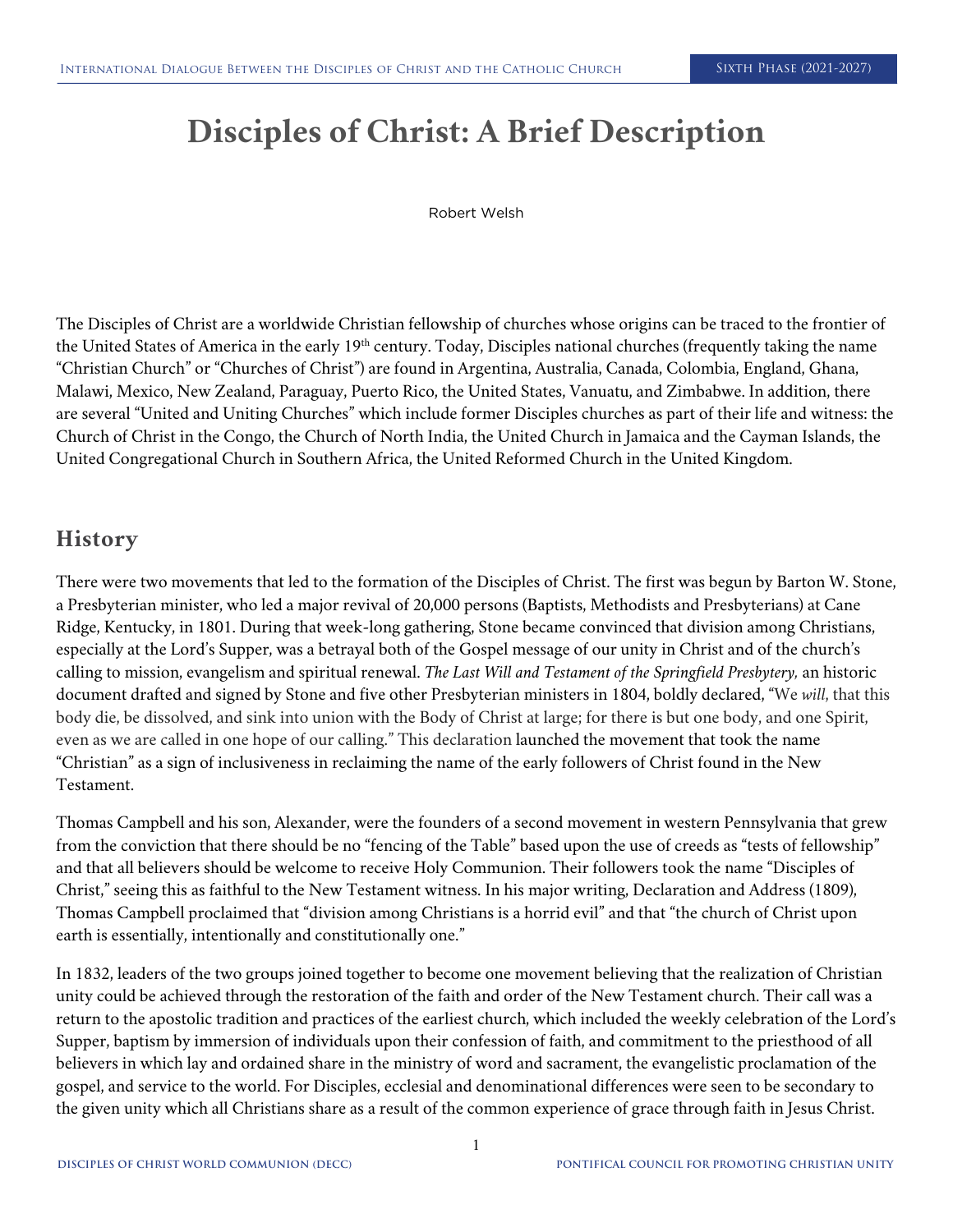## **Identity**

The foundational identity of individual members of the Disciples is based upon the biblical confession by each person of "Jesus as Christ and Lord." Our faith in God and our life as a people are rooted in and guided by scripture. The Bible is authoritative for us because its words bear decisive witness to the Word of God which became flesh in Jesus of Nazareth and dwelt among humankind.

Baptism and the Lord's Supper have continued to be the primary elements in shaping the Disciples identity and ethos. Baptism, administered "in the name of the Father, Son and Holy Spirit.," marks one's entrance into the membership in the church universal, and is understood to be the beginning is life-long growth into Christ. For Disciples, baptism involves not only God's initiative of grace, but also the human response of faith (which is identified as "believer's baptism"). $<sup>1</sup>$ </sup>

The Lord's Supper is the center of our common life and is the central act of each Sunday's worship where Christ is present at his Table, serving as the host in welcoming all Christians to receive the bread and the cup as the meal of remembrance, sacrifice, praise and thanksgiving, and anticipation of the coming reign of God. Indeed, Disciples often refer to themselves as "a people of the Table" because, at the table we experience the living presence of Christ; we learn again that "because there is one bread, we who are many are one body (I Cor.10:17); and, we are sent forth to undertake our mission of witness and service in the world.

## **Ecclesiology**

Disciples of Christ understand the ecclesiology of the church to be a "covenantal fellowship" brought into being by God's gracious initiative and sustained in its life by the Holy Spirit. The church is both local (with a strong emphasis upon and commitment to the congregation in its freedom and diversity, where believers are gathered in Christ's name and witness to the power of God's love in each place) and universal (as all Christians and Christian communions locally, nationally, and globally—are bound together as God's people in all places and at all times).

## **Ecumenical Commitment and Engagement**

Disciples of Christ embrace the diversity of different faith perspectives and theological positions – while always seeking to witness and live out their life within the one church that God wills for the sake and salvation of the world. Disciples commitment to ecumenical engagement is built upon the belief that we are called to continued growth and mutual respect with other Christians and Christian communions as we seek to respond to the church's calling to continue Christ's mission in all times and places. Indeed, Disciples participation in ecumenical dialogue, especially with the Catholic Church and within the Faith and Order Commission of the World Council of Churches, has both developed and shaped our own theological and ecclesial understandings and practice.

<sup>&</sup>lt;sup>1</sup> It should be noted that most Disciples of Christ today also recognize both other modes of baptism (pouring or sprinkling) and the baptism of infants as those whom God has welcomed into the wider fellowship of the church.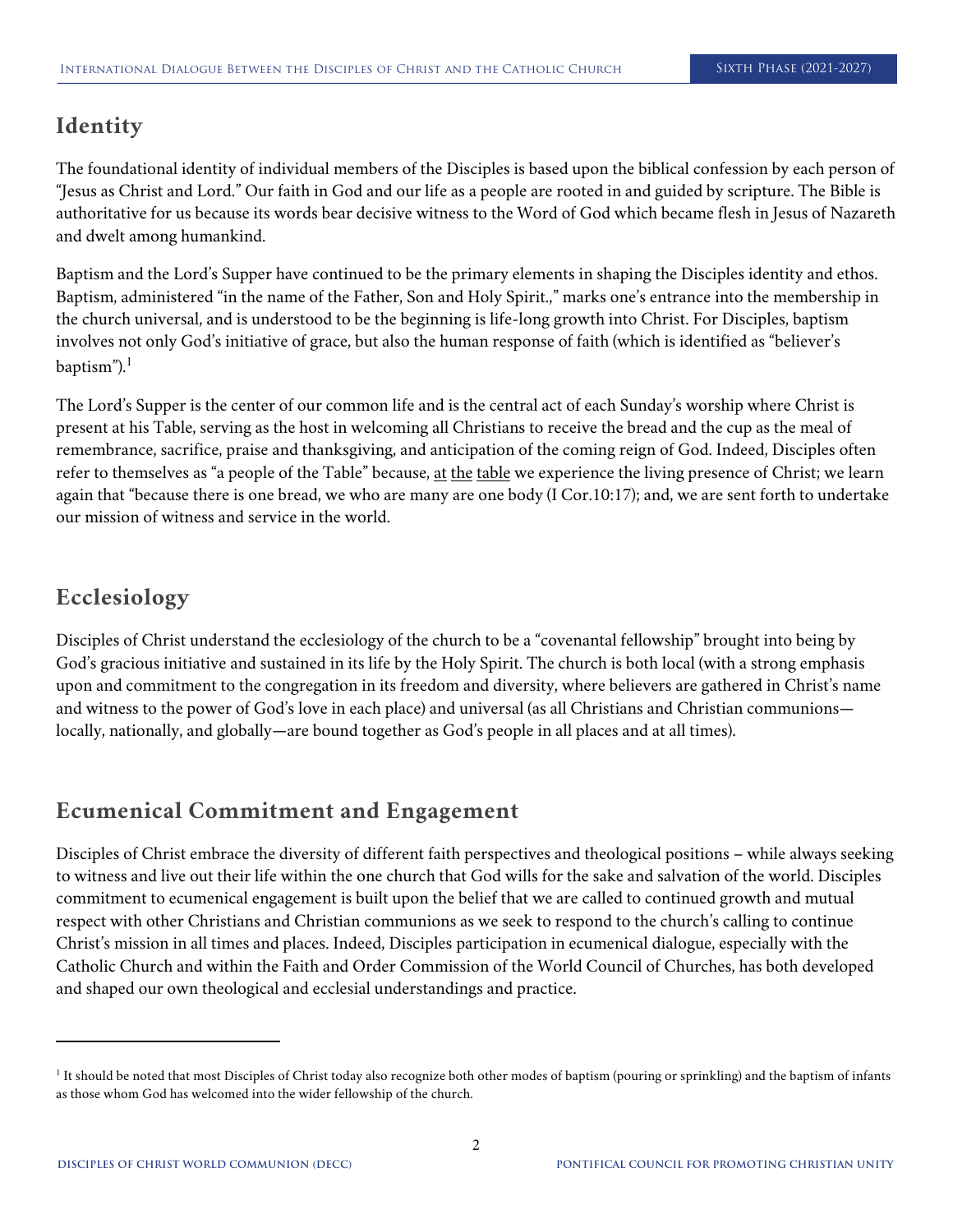## **Disciples of Christ: Principles of Identity**

- 1. We confess that Jesus is the Christ, the Son of the Living God, and proclaim him Lord and Savior of the world, requiring nothing more—and nothing less—as a basis of our life together.
- 2. We hold the centrality of scripture, recognizing that each person has the freedom and the responsibility to study God's Word within the community of the church.
- 3. We practice the baptism of believers, which emphasizes that God's grace demands a response of faith and discipleship, while also recognizing the baptism performed in other churches.
- 4. We gather for the Lord's Supper, as often as possible, experiencing at this table the gracious, forgiving presence of Jesus Christ.
- 5. We structure our community around the biblical idea of covenant, emphasizing not obedience to human authority but accountability to one another because of our share obedience to Christ.
- 6. We participate in God's mission for the world, working with partners to heal the brokenness of creation and bring justice and peace to the whole human family.
- 7. We hear a special calling to make visible the unity of all Christians, proclaiming that in our diversity we belong to one another because we commonly belong to Christ.
- 8. We witness to the Gospel of God's saving love for the world in Jesus Christ, while continuing to seek to understand how God's love may be known to others in different ways.
- 9. We affirm the priesthood of all believers, rejoicing in the gifts of the Holy Spirit which include the gifts of ministry and leadership—that God has given for the common good.
- 10. We celebrate the diversity of our common life, affirming our different histories, styles of worship, and forms of service.
- 11. We anticipate God's coming reign, seeking to serve the God Creator, Redeemer, and Sustainer whose loving dominion has no end.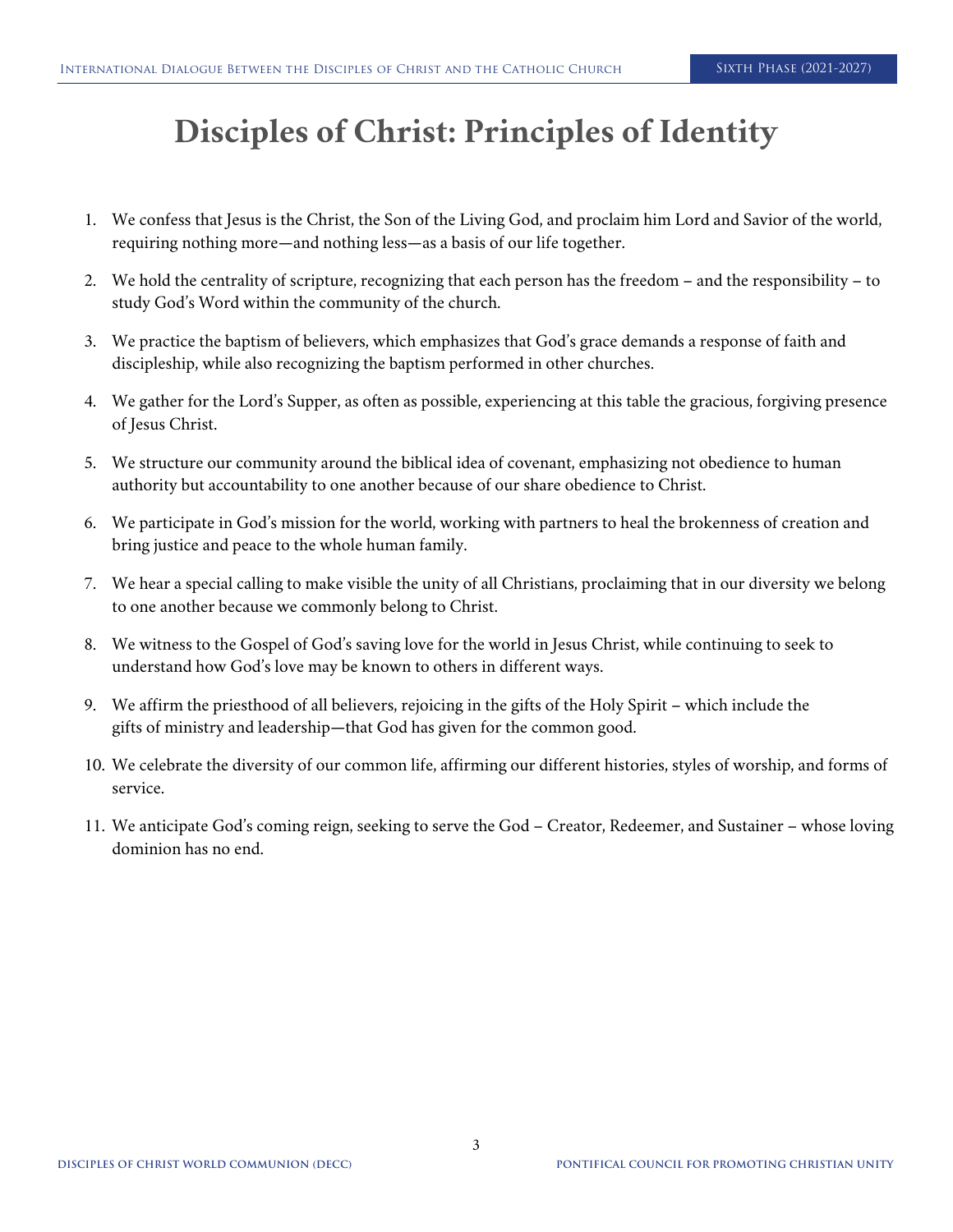# **Characteristic Beliefs of the Disciples of Christ**

#### Robert Welsh

## **Introduction**

To understand the characteristic beliefs of the Disciples of Christ it is important first to look at our history and its influence in shaping who we are and what we believe as a community of faith today. **Two basic concepts have marked and shaped the life of the Disciples of Christ** from its beginnings as an early nineteenth-century religious movement on the American frontier.

#### *First*: **We believe that the oneness of the church is essential to God's mission to the world.**

Under the leadership of Barton W. Stone, a Presbyterian minister who broke with his denominational heritage over the demand for doctrinal uniformity and the exclusion of Christians from the Lord's Supper, the "Christian" movement began. In his landmark document "*The Last Will and Testament of the Springfield Presbytery (1804),*" there is vivid testimony for the oneness of the church: "We will, that this body die, be dissolved, and sink into union with the body of Christ at large; for there is but one body, and one spirit, even as we are called in one hope of our calling." For Stone and his followers the unity of all Christians was an essential element for effective witness and evangelism on the American frontier. Stone declared, "Let Christian unity be our polar star"; that is, let Christian unity be that point from which we take our bearings and chart our course as a religious movement within the life of the whole church of Jesus Christ.

Thomas and Alexander Campbell, a father and son, were the primary leaders in the development of the second movement, the "Disciples," which joined with Stone's "Christians" in 1832 to become what we know today as the Disciples of Christ. Thomas Campbell, a Presbyterian minister who came from Ireland to western Pennsylvania in 1807, was cast out of his denomination in 1809 for his efforts to reconcile the divided churches and to remove the "fencing of the Table" by use of creedal conscriptions, especially the Westminster Confession, before persons could partake of the Lord's Supper. In his *Declaration and Address* he proclaimed, "The church of Christ upon earth is essentially, intentionally, and constitutionally one." For Thomas and Alexander Campbell, division among Christians into separate denominations and camps was a scandal before God and before the world. It was a betrayal of God's promise of oneness in the sacrifice of Jesus upon the Cross, and a denial of the gospel itself.

#### *Second:* **The sole authority for the church's life is the Bible, with particular emphasis upon the New Testament as the primary source of the revelation of God in Jesus Christ.**

The early leaders of the two movements that formed the Disciples of Christ believed that the realization of Christian unity could only be achieved through the restoration of the principles of the New Testament church.

Alexander Campbell, in his publication *The Millennial Harbinger*, proposed that the unity of Christ's followers could be achieved by organizing the church's life and teaching upon the essentials of Christianity as set forth in the New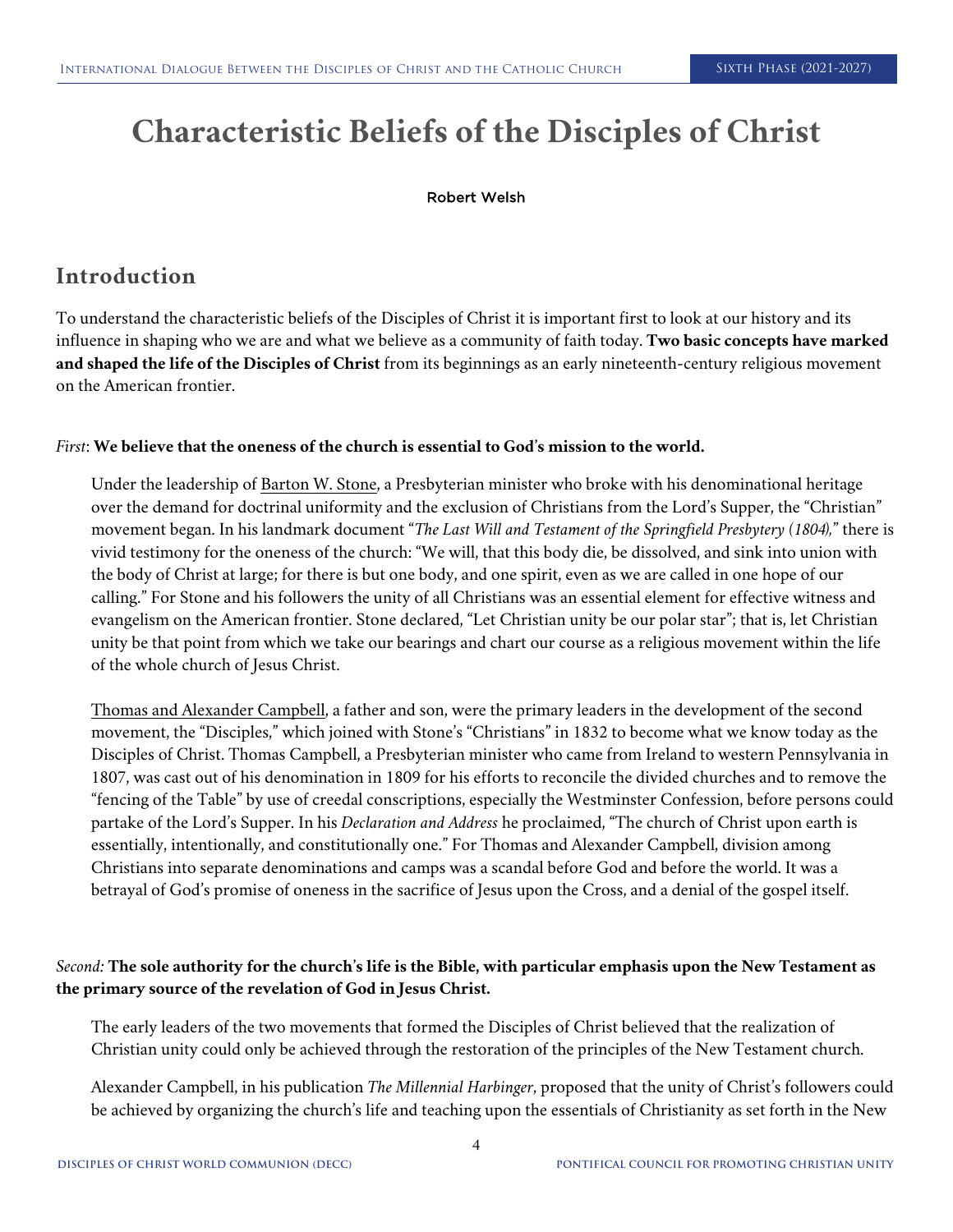Testament. Any requirements upon the church's members that were not clearly set forth in the New Testament were to be eliminated. His call for the "Restoration of the Ancient Order of Things" found ready response in the minds of predominantly uneducated settlers on the expanding American frontier.

It was out of the commitment to the concept of restoring the unity of the church, based upon the witness of the New Testament, that many characteristic beliefs and practices took shape and continue to be a part of our identity as Disciples today, including: weekly celebration of the Lord's Supper, baptism of believers by immersion, a ministry of the whole people of God where laity and clergy share responsibility for the ministry of Word and Sacrament, and an evangelistic zeal in the proclamation of the gospel to the world.

It should be underscored that the Disciples' stress upon restoring the New Testament church was in the first instance a means to achieving the primary goal, which was the unity of all Christians within the one church of Jesus Christ. The two concepts—unity and restoring the New Testament church—were always held together, even if in tension, as guiding principles in shaping the life and witness of the movement.

## **Characteristic beliefs today:**

**We confess Jesus Christ as Lord**. From our beginning, Disciples have believed that confessing "Jesus as the Christ, the Son of the living God, and Lord and Savior of my life" is the essential and sufficient statement for membership within the church. In making this "good confession" an individual joins with Christians throughout the ages in affirming who Jesus is and what he does.

**We rejoice in God**. Belief in a personal, loving God, as revealed in Jesus Christ, is the good news of the Christian faith. As "God so loved," Disciples believe that we too are called to love—and to rejoice in God's love before the world.

**We look to the church as the community of God's love**. Disciples of Christ believe that all who respond to the gospel by confessing Jesus Christ as Lord, God gathers into a joyful community of believers, the church. It is a covenant community, brought into being by God and sustained in its life by the Holy Spirit. For Disciples, five essential marks identify the church as the community of God's love:

(1) The church is a people of God. We owe our existence to God's initiative, not our own.

(2) The church is the body of Christ. Through baptism all Christians become members of that body belonging to Christ, and thereby to one another.

(3) The church is local and universal. For Disciples, these two images of church as local and universal have been held together in the belief that the church appears wherever believers are gathered together in Christ's name. The congregation, the "local church," is understood to be truly the church. And yet, it can only be fully church as it is bound together with other Christian communities in the church universal.

(4) The church is one. All Christians and all churches are called to witness to the given unity of the church. Division within the church not only impedes mission, it stands as a denial of God's covenant of love for all people.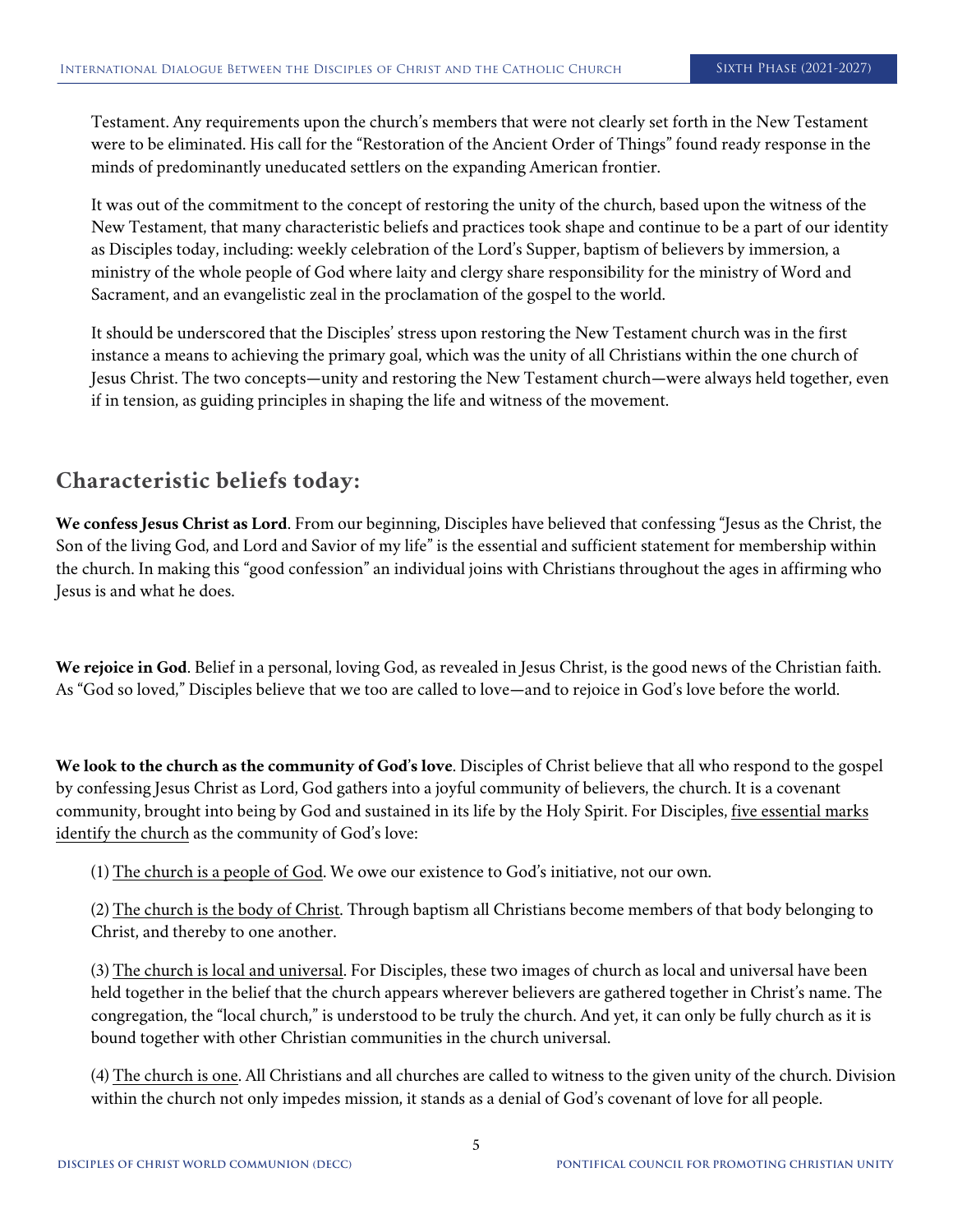(5) The church is a sacramental community of God's grace. Along with the confession of the lordship of Jesus Christ, baptism and the Lord's Supper are for Disciples the primary bonds of our life and identity as community.

#### **Sacraments:**

**Baptism** for Disciples is seen to be the means of initiation into church life. It is a sacramental act with rich and varied meanings: it is dying with Christ and rebirth to new life; it is putting on of Christ; it is a recollection and imitation of Jesus' own baptism; it is an obedient response to the Lord's command. In seeking to be faithful to the New Testament witness and its stress upon the elements of personal faith and repentance before one is baptized, Disciples typically practice "believer's baptism by immersion" as the preferred form of baptism in the New Testament church and symbolically more appropriate in its vivid reminder of Christ's death, burial, and resurrection. However, most Disciples congregations today receive into membership persons who have been baptized as infants and later confirmed. And with other communions and denominations, Disciples baptize "in the name of the Father, Son, and Holy Spirit" and recognize that baptism is into the one church universal, not into a single community or denomination.

**The Lord's Supper** (Holy Communion) is a time when Christians remember and celebrate the death of Jesus "for our sakes" and so is rightly called a "memorial" or the Eucharist (thanksgiving); it is a time for self-examination, confession of sin, and renewal of personal commitment to Christ; it is an encounter with the living presence of Christ in partaking of his body broken, his blood poured out in forgiveness of sins.

Disciples believe that as they gather around the Table, they not only testify to, but discover their unity in Christ and with all of Christ's followers. Celebrated each Sunday, the Lord's Supper is the central act of worship affirming our continual dependence, week by week, upon God's grace and mercy. Disciples have never practiced a "closed Table"; rather the invitation of Christ to all those present who would partake. The bread and cup are elements of the "new covenant" established in Jesus declaring God's love to the whole of creation.

**We receive the call to ministry and mission**. As members of the body of Christ, all Christians share in the ministry given by God to the church for the salvation of the world. Each Christian shares responsibility for the church's ministry in its worship, witness, and service. For Disciples, our understanding of ministry begins with Jesus Christ and his ministry of servanthood.

The concept of the "priesthood of all believers" has been a strong affirmation among Disciples, and as it has been developed in the life of the Disciples of Christ, the shared ministry of laity and clergy together, including presiding at the Lord's Table, has provided an important witness to the wider church.

**Ordination** for Disciples has never been seen to be an act of conferring special status or privileges. Rather, it is an action of the church in recognition of a special call to service, to equipping and enabling the ministry of all, and to furthering the mission of the church to the world. Ordination is to a representative ministry, that is, in service as persons who represent to the church its own identity and mission in Jesus Christ.

**We proclaim the life everlasting.** Disciples of Christ believe that the church, motivated by the vision and promise of God's reign, shapes its life in anticipation of the coming rule of Christ.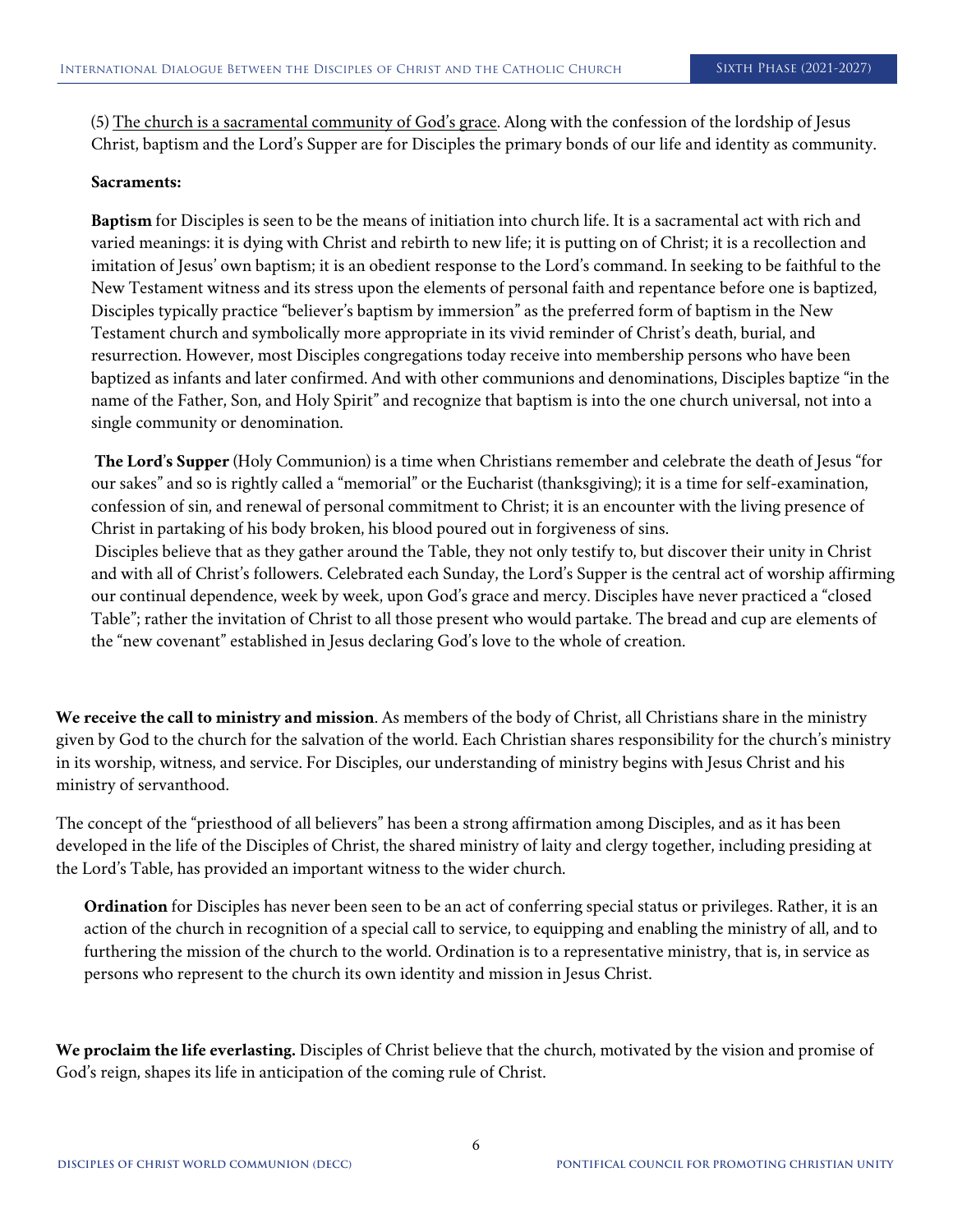# **Disciples Ecumenical Consultative Council (DECC)**

## **Background:**

The Disciples of Christ came into existence as a separate communion of churches in the nineteenth century, initially from a presbyterian background but embracing members from the range of Christian Churches affected by the Evangelical Revival of the eighteenth and early International Commission for Dialogue nineteenth centuries. It should be emphasised that, although the numerical strength of the churches has historically been in North America, Disciples have never been an exclusively American movement. The Churches of Christ in the British Isles began at roughly the same time, and indeed their regular Annual Conferences began earlier than in the U.S.A. They spread to New Zealand and Australia in the 1840s, and from the second half of the nineteenth century Disciples were involved in missionary work in Asia and then in Latin America and Africa from the 1890s, spreading world-wide in the twentieth century.

There are nineteen member churches of the Disciples Ecumenical Consultative Council (DECC), representing 4.5 million Christians from around the world. These churches are involved formally, to a greater or lesser extent, in the wider ecumenical movement – some, however, are not eligible for membership of the World Council of Churches because of their size. The DECC is the authorizing body for the International Commission for Dialogue between the Disciples of Christ and the Catholic Church.

### **Purpose:**

The Disciples Ecumenical Consultative Council (DECC) was founded in 1979 as a council of member churches throughout the world from the Disciples of Christ, Churches of Christ, together with United and Uniting Churches which Disciples have joined, who have taken official action to join the DECC in supporting its stated goals. The DECC was established to further and strengthen the common calling of Disciples of Christ and Churches of Christ to visible unity and mission. It is not a legislative body but is intended to enable the churches to consult with each other about matters of Christian faith, witness and unity. In particular, the DECC seeks:

to deepen the fellowship of Disciples with each other and with other churches on their way to the visible unity God wills for God's people;

to facilitate relationships between its member churches and regional and international ecumenical bodies;

to encourage participation in the ecumenical movement through joint theological study, international bilateral dialogues, church union conversations and other forms of ecumenical engagement and programs of joint action and witness;

to gather, share and evaluate information about Disciples' ecumenical activities in local, national and regional situations around the world, and to report on its own activities to member churches;

to represent the worldwide fellowship of Disciples of Christ/Churches of Christ in the wider ecumenical movement, including the appointment of official representatives of Disciples, when invited to do so by ecumenical bodies such as